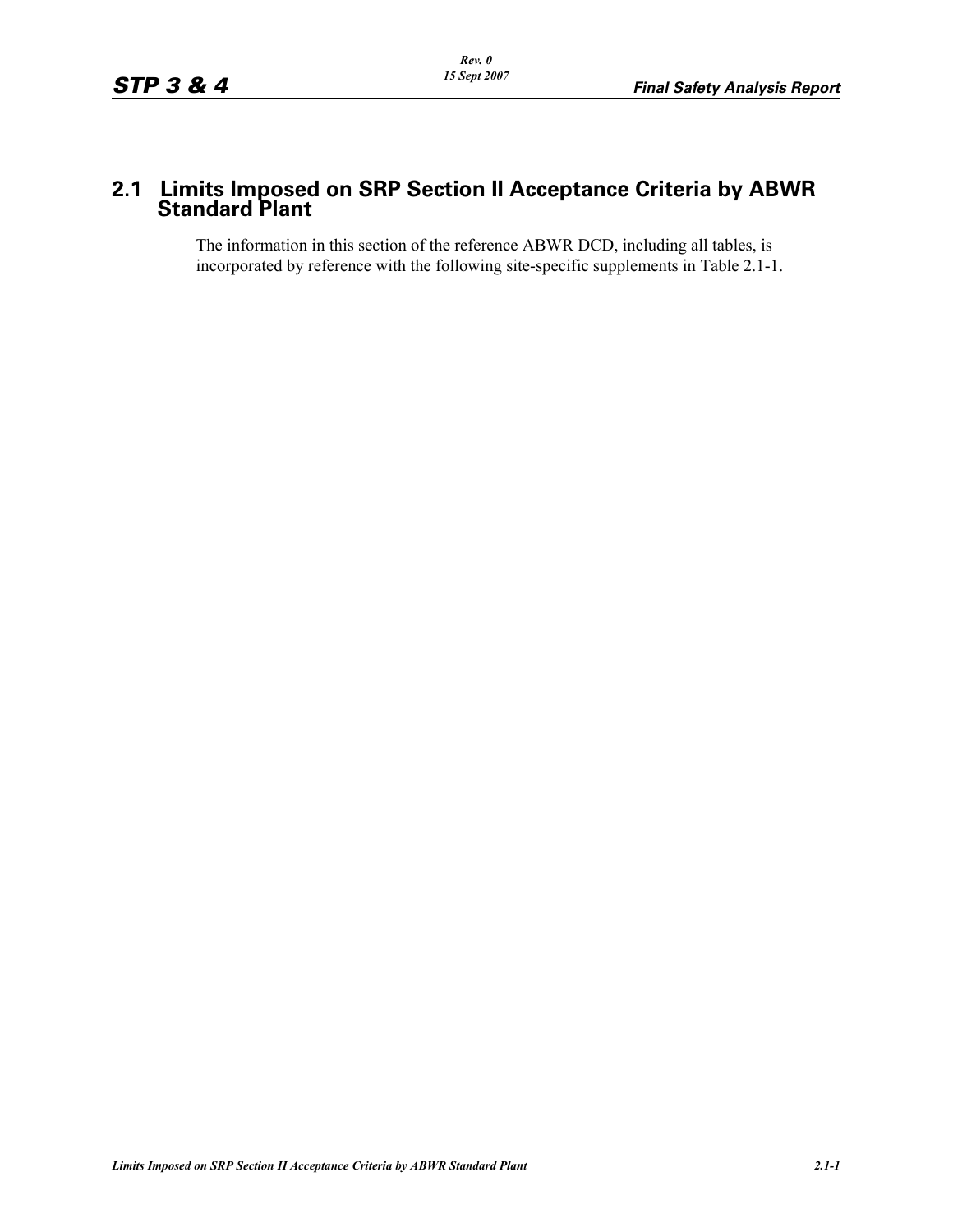The supplementary information, provided in the column marked "Discussion," consists of a statement as to whether the SRP limits specified for the reference ABWR design are met for the STP 3 & 4 site, and a roadmap to the FSAR sections where further discussion is provided.

| <b>SRP</b>         |                                                                   |                                                                                                                                                                                                                                                                            |                                                                                                                                                                                                                                                                                                                                                          |
|--------------------|-------------------------------------------------------------------|----------------------------------------------------------------------------------------------------------------------------------------------------------------------------------------------------------------------------------------------------------------------------|----------------------------------------------------------------------------------------------------------------------------------------------------------------------------------------------------------------------------------------------------------------------------------------------------------------------------------------------------------|
| <b>Section</b>     | <b>Subject</b>                                                    | <b>Limits</b>                                                                                                                                                                                                                                                              | <b>Discussion</b>                                                                                                                                                                                                                                                                                                                                        |
|                    | <b>Geography and Demography</b>                                   |                                                                                                                                                                                                                                                                            |                                                                                                                                                                                                                                                                                                                                                          |
| 2.1.1              | Site Location and<br>Description                                  | None                                                                                                                                                                                                                                                                       | N/A                                                                                                                                                                                                                                                                                                                                                      |
| 2.1.2              | <b>Exclusion Area</b><br>Authority and<br>Control                 | None                                                                                                                                                                                                                                                                       | N/A                                                                                                                                                                                                                                                                                                                                                      |
| 2.1.3              | Population<br><b>Distribution</b>                                 | None                                                                                                                                                                                                                                                                       | N/A                                                                                                                                                                                                                                                                                                                                                      |
|                    |                                                                   | <b>Nearby Industrial, Transportation and Military Facilities</b>                                                                                                                                                                                                           |                                                                                                                                                                                                                                                                                                                                                          |
| $2.2.1 -$<br>2.2.2 | Identification of<br><b>Potential Hazards</b><br>in Site Vicinity | Identify potential hazards in the<br>site vicinity that have a probability<br>of occurrence $>10^{-7}$ per year<br>which produce:<br>(1) missiles more energetic than<br>the tornado missile spectra, or<br>(2) pressure effects in excess of<br>the design basis tornado. | The potential external hazards<br>in the vicinity of the STP site<br>are identified in Subsections<br>2.2S.1 and 2.2S.2. The only<br>potential external hazard<br>identified with a frequency<br>near 1 x 10 <sup>-7</sup> was an aircraft<br>accident with a conservatively<br>calculated total impact<br>frequency of 1.16 $\times$ 10 <sup>-7</sup> . |
| 2.2.3              | Evaluation of<br>Potential<br>Accidents                           | Evaluate only those potential<br>hazards identified above.                                                                                                                                                                                                                 | An evaluation of the aircraft<br>hazards that could impact the<br>STP site is provided in<br>Subsection 2.2S.2.8. Although<br>no other external hazards<br>approach a frequency of 1 x<br>10 <sup>-7</sup> , other potential external<br>hazards in the vicinity of the<br>STP site are discussed in<br>Subsection 2.2S.3.                               |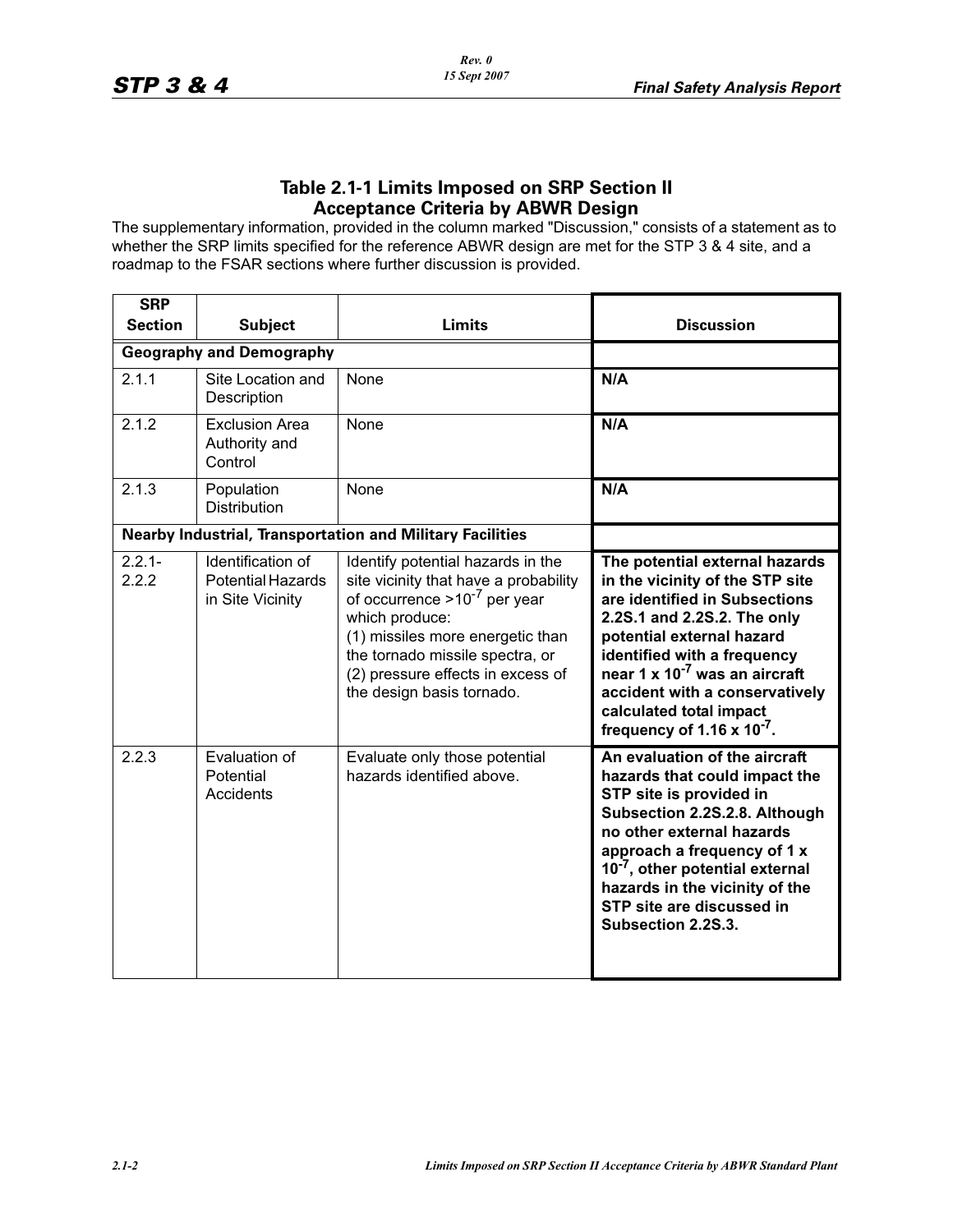| <b>SRP</b>                   |                                                                                                 |                                                                                                                                                                                                                                                                                                 |                                                                                                                                                                                                                                                                                                                         |
|------------------------------|-------------------------------------------------------------------------------------------------|-------------------------------------------------------------------------------------------------------------------------------------------------------------------------------------------------------------------------------------------------------------------------------------------------|-------------------------------------------------------------------------------------------------------------------------------------------------------------------------------------------------------------------------------------------------------------------------------------------------------------------------|
| <b>Section</b>               | <b>Subject</b>                                                                                  | Limits                                                                                                                                                                                                                                                                                          | <b>Discussion</b>                                                                                                                                                                                                                                                                                                       |
| <b>Meteorology</b>           |                                                                                                 |                                                                                                                                                                                                                                                                                                 |                                                                                                                                                                                                                                                                                                                         |
| 2.3.1                        | Regional<br>Climatology                                                                         | Per Table 2.0-1.                                                                                                                                                                                                                                                                                | The ABWR site parameters<br>specified in Table 2.0-1<br>envelope the STP site-specific<br>characteristics related to<br>regional climatology, including<br>extreme wind speed, the<br>tornado parameters,<br>precipitation, and ambient<br>design temperature. Further<br>details are provided in<br>Subsection 2.3S.1. |
| 2.3.2                        | Local<br>Meteorology                                                                            | None                                                                                                                                                                                                                                                                                            | N/A                                                                                                                                                                                                                                                                                                                     |
| 2.3.3                        | Onsite<br>Meteorological<br>Measurements<br>Program                                             | None                                                                                                                                                                                                                                                                                            | N/A                                                                                                                                                                                                                                                                                                                     |
| 2.3.4                        | Short-Term<br><b>Diffusion</b><br><b>Estimates for</b><br>Accidental<br>Atmospheric<br>Releases | Show that the site meteorological<br>dispersion values as calculated in<br>accordance with Regulatory Guide<br>1.145, and compared to dose<br>values given in Chapter 15, result<br>in doses less than stipulated in 10<br>CFR 100 and the applicable<br>portions of SRP Sections 11 and<br>15. | The design basis accident<br>doses calculated based on the<br><b>STP site meteorological</b><br>dispersion values are<br>discussed in Subsections 15.2,<br>15.5, and 15.7. The calculated<br>doses meet the dose limits<br>specified in 10 CFR 100.                                                                     |
| 2.3.5                        | Long-Term<br><b>Diffusion</b><br><b>Estimates</b>                                               | None                                                                                                                                                                                                                                                                                            | N/A                                                                                                                                                                                                                                                                                                                     |
| <b>Hydrology Engineering</b> |                                                                                                 |                                                                                                                                                                                                                                                                                                 |                                                                                                                                                                                                                                                                                                                         |
| 2.4.1                        | Hydraulic<br>Description                                                                        | Per Table 2.0-1.                                                                                                                                                                                                                                                                                | The ABWR site parameters<br>specified in Table 2.0-1<br>envelope the STP site-specific<br>characteristics related to<br>hydrology. Further details are<br>provided in Subsection 2.4S.1.                                                                                                                                |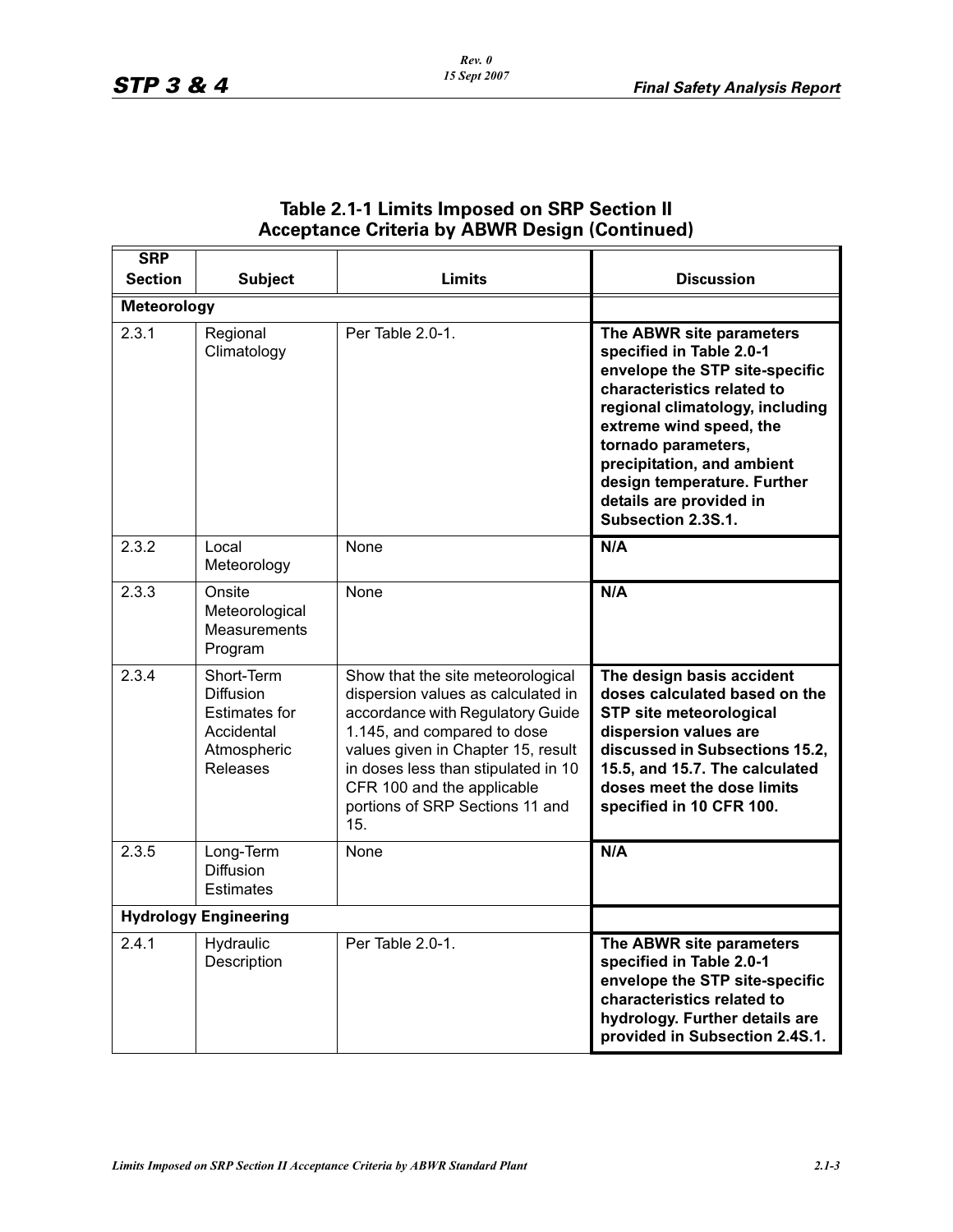| <b>SRP</b>     |                                                              |                                                                                                                                                              |                                                                                                                                                                                                                                                                                                     |
|----------------|--------------------------------------------------------------|--------------------------------------------------------------------------------------------------------------------------------------------------------------|-----------------------------------------------------------------------------------------------------------------------------------------------------------------------------------------------------------------------------------------------------------------------------------------------------|
| <b>Section</b> | <b>Subject</b>                                               | <b>Limits</b>                                                                                                                                                | <b>Discussion</b>                                                                                                                                                                                                                                                                                   |
| 2.4.2          | Floods                                                       | Per Table 2.0-1.                                                                                                                                             | The maximum flood level for<br>the STP site is discussed in<br>Subsections 2.4S.2 and 2.4S.4.<br>Site-specific flood protection<br>measures are described in<br><b>Subsection 3.4.1.1.1.</b>                                                                                                        |
| 2.4.3          | Probably<br>Maximum Flood<br>on Streams and<br><b>Rivers</b> | None                                                                                                                                                         | N/A                                                                                                                                                                                                                                                                                                 |
| 2.4.4          | <b>Potential Dam</b><br>Failures<br>Seismically<br>Induced   | Demonstrate that failure of<br>existing and potential upstream or<br>downstream water control<br>structures will not exceed flooding<br>30.5 cm below grade. | <b>Failure of the Main Cooling</b><br>Reservoir (MCR) would result<br>in the worst case flood level,<br>and exceeds the SRP limit for<br>the reference ABWR design as<br>discussed in Subsection<br>2.4S.4. Site-specific flood<br>protection measures are<br>described in Subsection<br>3.4.1.1.1. |
| 2.4.5          | Probable<br>Maximum Surge<br>and Seiche<br>Flooding          | Probable maximum surge and<br>seiche flooding level 30.5 cm<br>below grade.                                                                                  | The probable maximum surge<br>flooding level is within the SRP<br>limit for the reference ABWR<br>design. Flooding due to seiche<br>effects is considered<br>insignificant at the STP site.<br>See Subsection 2.4S.5 for<br>further details.                                                        |
| 2.4.6          | Probable<br>Maximum<br>Tsunami                               | Probable maximum tsunami<br>flooding level 30.5 cm below<br>grade.                                                                                           | The probable maximum<br>tsunami flooding level for the<br>STP site is within the SRP limit<br>for the reference ABWR design<br>as discussed in Subsection<br>2.4S.6.                                                                                                                                |
| 2.4.7          | Ice Effects                                                  | None                                                                                                                                                         | N/A                                                                                                                                                                                                                                                                                                 |
| 2.4.8          | <b>Cooling Water</b><br>Channels and<br>Reservoirs           | None                                                                                                                                                         | N/A                                                                                                                                                                                                                                                                                                 |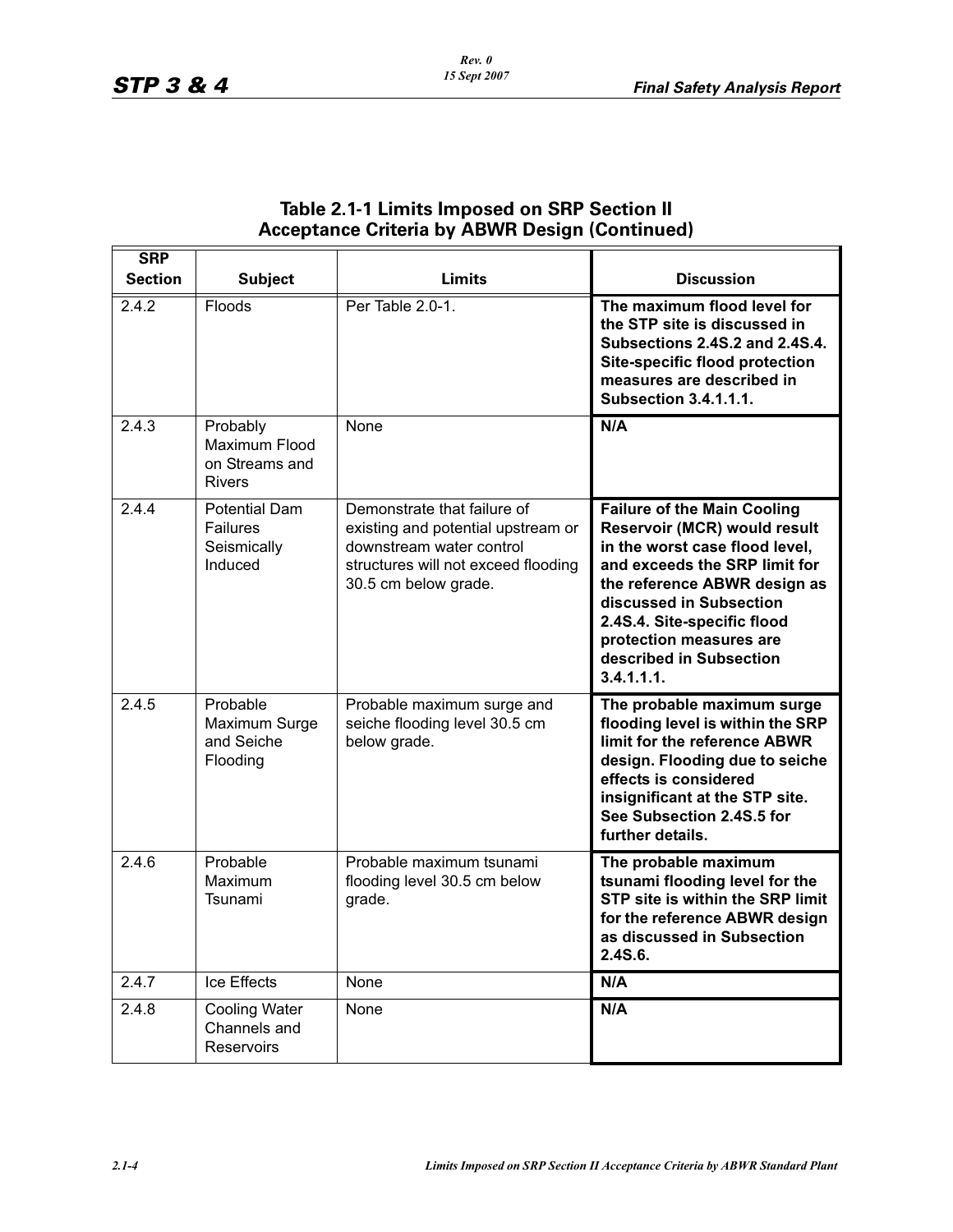| <b>Receptance Ontena by Abvin Design (Obnunaca)</b> |                                                                                        |                                                         |                                                                                                                                                                                                                                                      |
|-----------------------------------------------------|----------------------------------------------------------------------------------------|---------------------------------------------------------|------------------------------------------------------------------------------------------------------------------------------------------------------------------------------------------------------------------------------------------------------|
| <b>SRP</b><br><b>Section</b>                        | <b>Subject</b>                                                                         | <b>Limits</b>                                           | <b>Discussion</b>                                                                                                                                                                                                                                    |
| 2.4.9                                               | Channel<br><b>Diversion</b>                                                            | None                                                    | N/A                                                                                                                                                                                                                                                  |
| 2.4.10                                              | Flooding<br>Protection<br>Requirements                                                 | None                                                    | N/A                                                                                                                                                                                                                                                  |
| 2.4.11                                              | <b>Cooling Water</b><br>Supply                                                         | None                                                    | N/A                                                                                                                                                                                                                                                  |
| 2.4.12                                              | Groundwater                                                                            | Per Table 2.0-1.                                        | The groundwater depth in the<br>power block areas for STP 3 &<br>4 is below the maximum<br>groundwater level of 61 cm (2<br>ft) below grade as specified in<br>Table 2.0-1. Further<br>information is provided in<br><b>FSAR Subsection 2.4S.12.</b> |
| 2.4.13                                              | Accidental<br>Releases of<br>Liquid Effluent in<br>Ground and<br><b>Surface Waters</b> | None                                                    | N/A                                                                                                                                                                                                                                                  |
| 2.4.14                                              | <b>Technical</b><br>Specifications<br>and Emergency<br>Operation<br>Requirement        | None                                                    | N/A                                                                                                                                                                                                                                                  |
|                                                     |                                                                                        | <b>Geology, Seismology and Geotechnical Engineering</b> |                                                                                                                                                                                                                                                      |
| 2.5.1                                               | <b>Basic Geology</b><br>and Seismic<br>Information                                     | None                                                    | N/A                                                                                                                                                                                                                                                  |
| 2.5.2                                               | <b>Vibratory Ground</b><br>Motion                                                      | Per Table 2.0-1.                                        | The ABWR DCD design<br>parameters specified in Table<br>2.0-1 related to seismology are<br>enveloped for the STP site.<br>Further details are provided in<br>Subsection 2.5S.2.                                                                      |